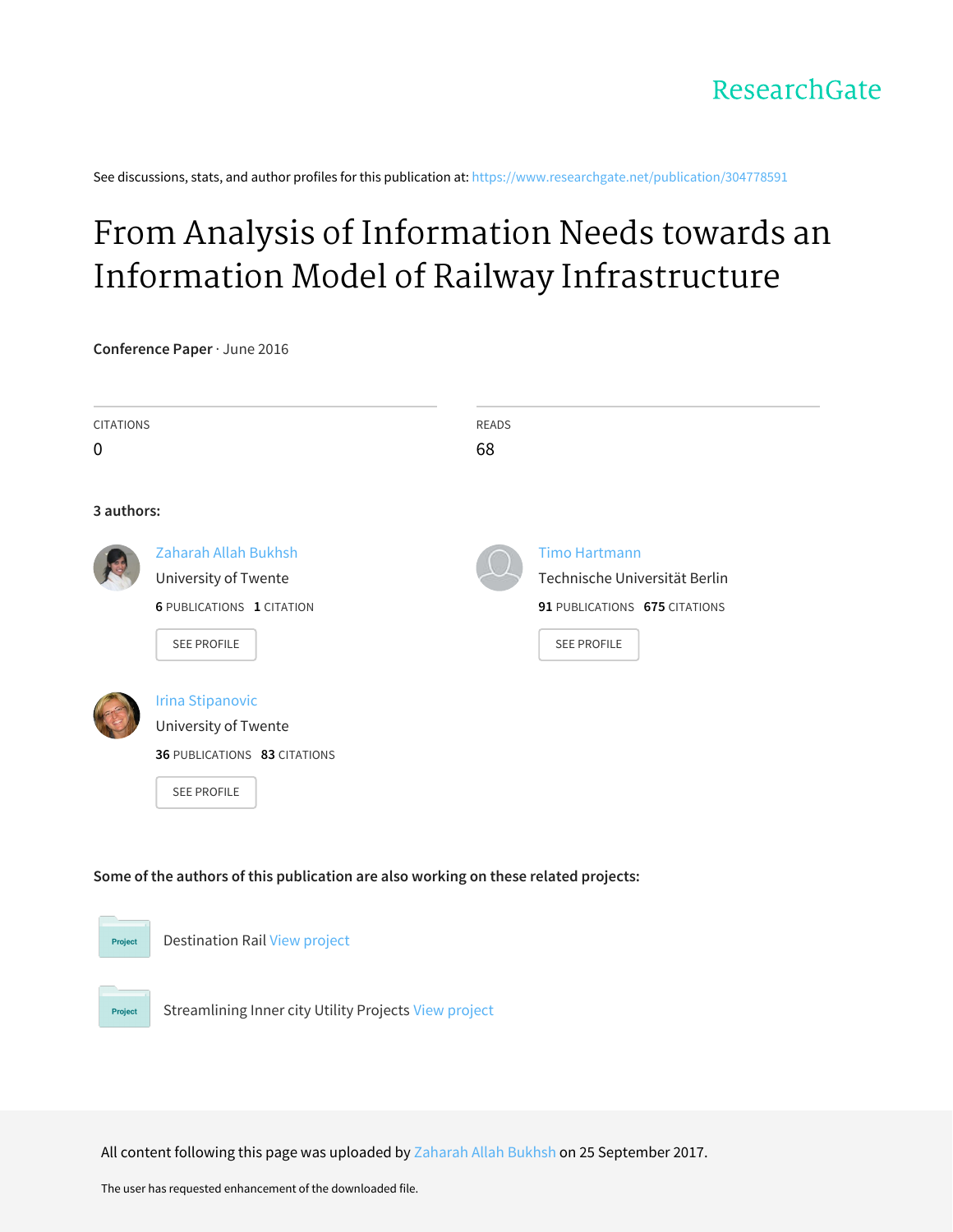# From Analysis of Information Needs towards an Information Model of Railway Infrastructure

Zaharah Allah Bukhsh<sup>1</sup>, Timo Hartmann<sup>2</sup>, and Irina Stipanovic<sup>1</sup>

<sup>1</sup>Department of Construction Management and Engineering, University of Twente, Enschede <sup>2</sup>Chair of System Engineering, Institute of Civil Engineering, TU Berlin z.allahbukhsh@utwente.nl, timo.hartmann@tu-berlin.de, i.stipanovic@utwente.nl

Abstract. Railway is a tightly coupled network, where the operations are directly effected by the condition of rail infrastructure. With the advancement of ICT, a railway network exploit various computerized systems for efficient railway monitoring, maintenance and operations. However, these systems suffer from number of limitations, mainly, the data related to each asset type (e.g. Track, Bridge, etc) are stored in separate database management system. Such scattered and isolated nature of data present the island of information, while making it impossible to perform the sound decision analysis. In this paper, we propose a nework wide information model of railway infrastructure that structure the railway object, specify their properties and identify their inter-relationships. The presented information model supports the railway monitoring, maintenance and operations by providing the layout of railway infrastructure. Structuring data in the form of railway assets, railway risk assessment, railway load management, railway maintenance, and railway failure will provide a solid base to railway stakeholders, e.g. infrastructure managers, to take informed decisions based on data properties.

# 1 Introduction

Railway network depends on information and communication technology (ICT) for day-to-day operations and infrastructure maintenance. Many computerized information solutions have been developed and deployed in the railway agencies to support the efficient railway operations, monitoring and maintenance. Immense amount of data is stored in the railway systems to keep track of assets' condition, network performance, maintenance records, etc . However, the data related to each network aspect are usually stored in separate database management systems (see [Thaduri et al.](#page-10-0) [\(2015\)](#page-10-0)), which expose the challenge of data integration [\(Galar et al., 2012\)](#page-10-1). Such unavailability of data make it difficult to perform the sound decision analysis for cost-effective railway monitoring, maintenance and operations.

This research effort is a part of DESTination RAIL project, which seeks to develop a decision support tool based on network wide information management system. One of the main focus in the development of information management system is to understand the end-users data needs for the decision analysis. To deal with the challenges of data isolation and to comprehend the data needs, we choose to exploit the information modeling approach to design the information management system of railway infrastructure. Among other techniques, information modeling structures the problem domain and provide its semantic interpretation. An information model provides a neutral data model, with varying level of detail, which provides support in data exchange and data maintenance. Thus, the objective of this paper is to design the detailed information model of railway infrastructure, which cover monitoring, operation and maintenance aspects. An iterative design approach has been followed, where the draft version of an information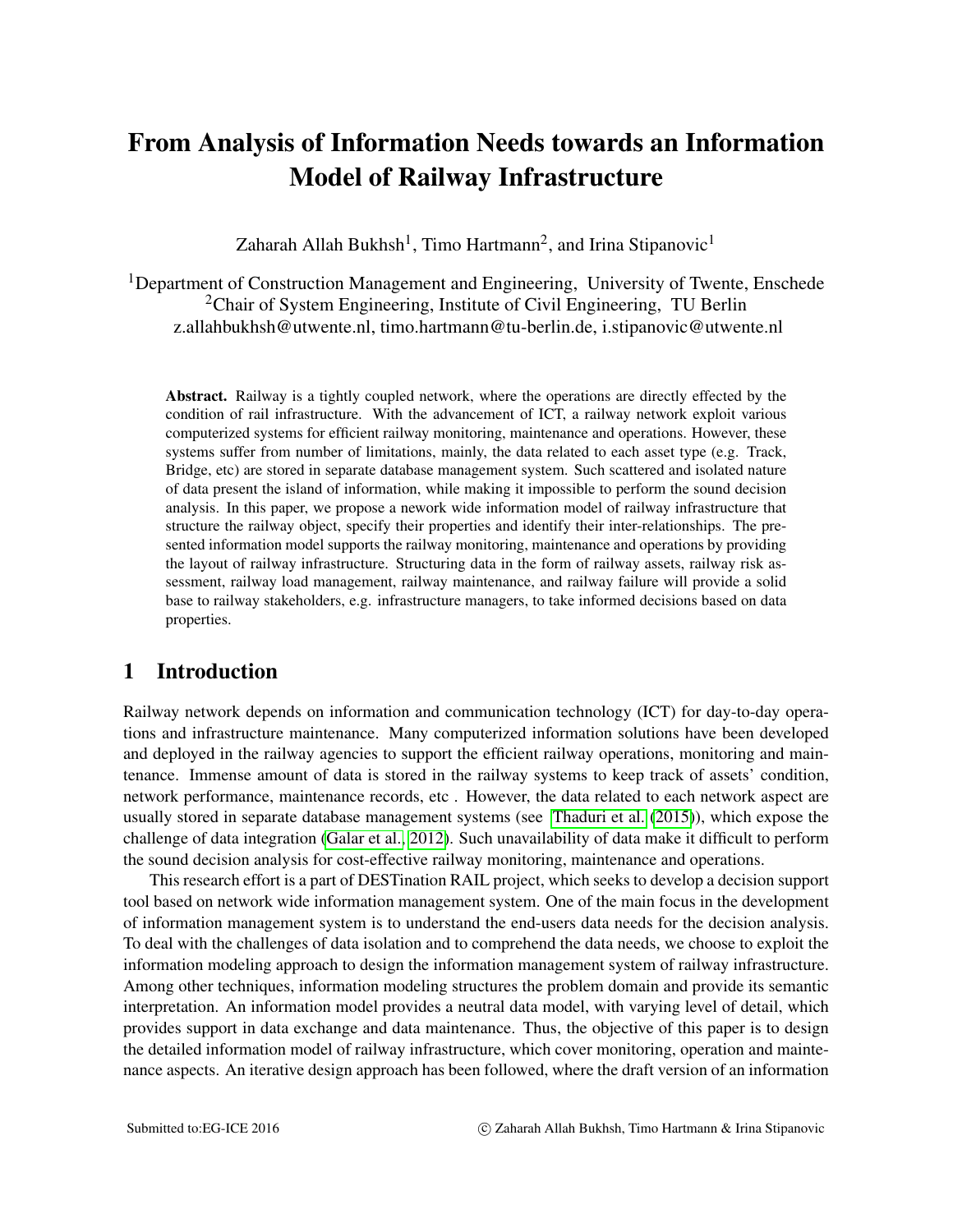model is used in the process of requirements elicitation to stimulate the active discussion between project partners. Furthermore, semi-structured interviews, directed by a questionnaire, were conducted in order to examine and outline the specific data requirements of project partners. The main contribution of this work lies in presenting an information model, which not only represent the railway objects, but draft the monitoring, operations and maintenance aspects of the railway in the form of railway assets, railway risk assessment, railway load management, railway maintenance and railway failure. The final information model will be used as a blueprint for the development of a network wide information management system. Moreover, we believe that the presented information model is comprehensive and generic enough to be used for the development of railway infrastructure-related data applications.

The rest of the paper is structured as follows: the state of the art of information modeling in ACE domain is outlined in Section [2.](#page-2-0) Our development approach to design the information model of railway infrastructure is provided in Section [3.](#page-3-0) The detailed information model is discussed in Section [4.](#page-3-1) Finally, Section [5](#page-8-0) and Section [6](#page-9-0) provide the discussion and conclusions, respectively.

# <span id="page-2-0"></span>2 Related Work

To support the interoperability between softwares, development of information modeling and sharing protocols is trending in ACE domain. An information model can be defined as a simplified representation of a small, finite subset of the world. As such, each of the objects within a model corresponds to some real or abstract object that might exist in the world or within the state of mind of a group of persons or an individual [\(Turk, 2001;](#page-10-2) [Kent and Hoberman, 2012\)](#page-10-3). As explained by [Zamanian and](#page-10-4) [Pittman](#page-10-4) [\(1999\)](#page-10-4), "information models formulate the concise description of the real-world artifact that can be communicated and processed effectively".

Few problem-specific information models have been suggested in the literature with respect to railway domain and in general for the ACE domain. [Bosschaart et al.](#page-9-1) [\(2015\)](#page-9-1) proposed an UML class representation of railway interlocking data in order to provide a common knowledge/data base of machine readable data formats. To reduce the cost and inefficiency of data exchange, UML classes are mapped to RailML. RailML is a XML based exchange format that ease the data exchange process among the railway applications [\(Kolmorgen and Huerlimann, 2005\)](#page-10-5). [Borrmann et al.](#page-9-2) [\(2014\)](#page-9-2) followed the information modeling approach to design the track alignment and procedural geometric models. These data models are further used to facilitate the data sharing and synchronous modeling via collaboration platforms. To deal with challenges of railway data integrations from various data sources, [Wang et al.](#page-10-6) [\(2012\)](#page-10-6) proposed a neutral meta-data dictionary model. The proposed meta-data dictionary model is used for the development of XML-oriented three-dimensional data models where data objects are grouped into various types. [Vossebeld and Hartmann](#page-10-7) [\(2014\)](#page-10-7) proposed to use an information model to support part of safety assessment task for tunnels, instead of managing comprehensive dossiers with tunnel critical information. [Lucas et al.](#page-10-8) [\(2013\)](#page-10-8) developed a comprehensive object-oriented model and an ontology to help facility managers in managing the patient safety events and facility operations in an efficient manner.

There is increasing focus on the design of information and data models to facilitate efficient data exchange and to define data inter-relatedness. As noticed with aforementioned studies, information models are mainly contexts-specific and usually act as an initial step in the development of a computerized solution. Hence, it is important that information models are well developed, cover the problem domain sufficiently and are understood by their perspective end-users. In this paper, we also opted to consider the end-users' perspective for the development of information model for the domain of railway asset management, in order to understand information needs for decision analysis and to communicate the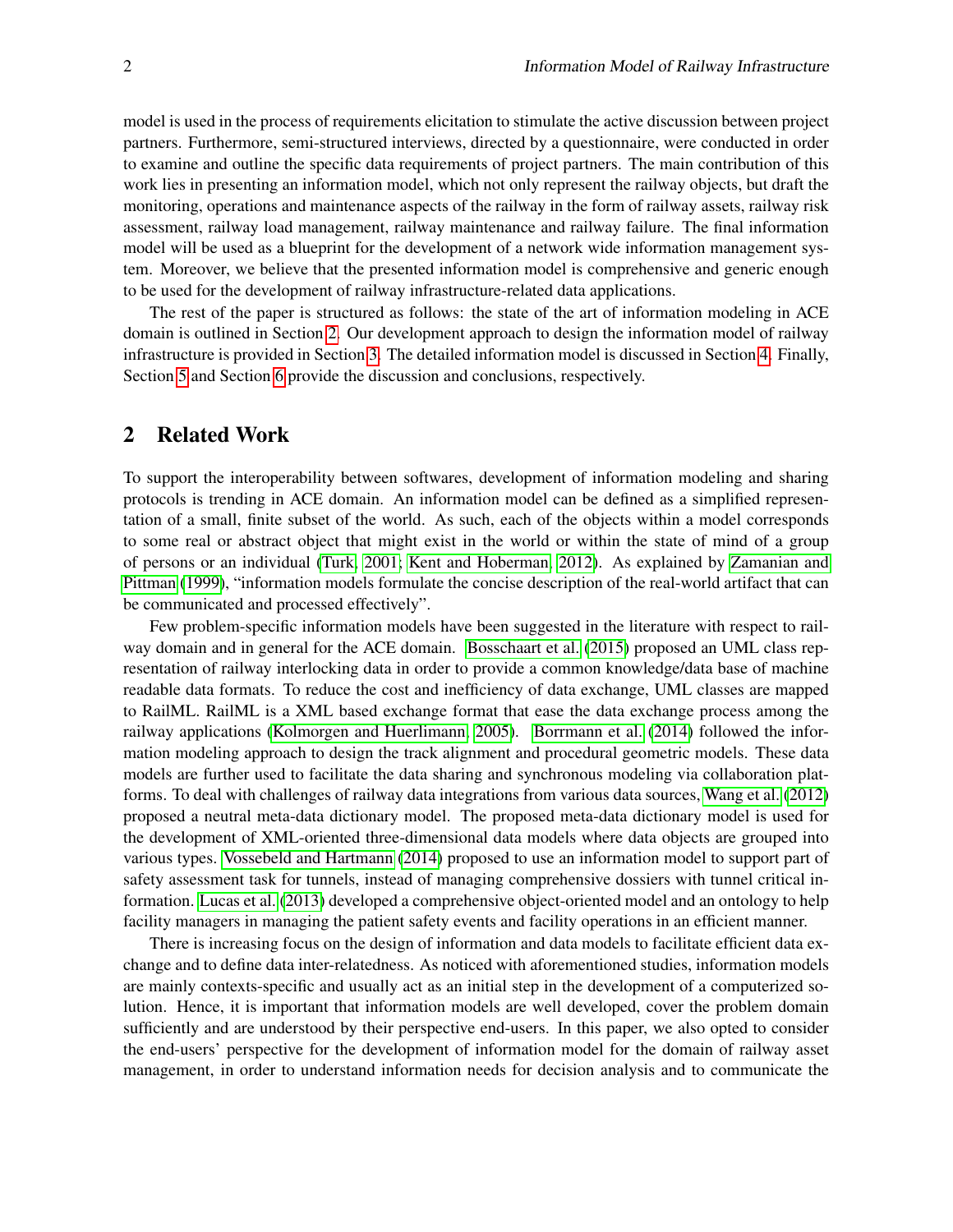system design. Furthermore, the resulting information model will be a useful addition to the literature of railway engineering as no general railway infrastructure model was found during the literature search.

# <span id="page-3-0"></span>3 Information Modeling Approach

To design an Information Model (IM), we adopted a conceptual, specification-driven perspective. The presented IM is not aimed to exactly model and map the railway infrastructure network. Instead, it is targeted to specify and understand end-users' data needs by identifying the railway network objects and their relationships. Objects of the IM can be understood as physical entities of the railway infrastructure, such as tracks or bridges, or conceptual entities related to railway asset management tasks, such as risk types, failure reasons. In addition to identifying objects, the developed IM also represents important attributes of these objects and relationship between objects. To keep the IM simple, operational details, such as train schedules or railway stocks have been omitted. The Unified Modeling Language (UML) is used for supporting the model development process and for representing the model [\(Lee, 1999\)](#page-10-9).

The design effort underwent three main iterations. During each iteration, we identified and refined objects and their properties related to the universe of discourse at hand. We started the design iterations by developing a first initial version of the IM capturing all the concepts and objects that were mentioned in the project proposal of DESTination RAIL. In a second iteration, this initial IM was then enriched by acquiring knowledge of railway infrastructure from various other sources. First and foremost, we consulted one of the state of the art railway engineering textbooks, Modern Railway Track [\(Esveld,](#page-10-10) [2001\)](#page-10-10). Additionally, we consulted RailML an existing standard for describing railway infrastructure assets, railway timetables, and railway building stock. Identification of important domain related terms led to the specification of objects, their properties, their inter-relatedness and their overall operations. This led to the second version of IM.

To further improve the IM, semi-structured interviews were organized with twelve key project partners from nine different institutes. These participants belong to various railway agencies and research institutes and possess considerable experience working in the particular railway domain either as a researcher or engineer. These participants will also be the first end-users of the IM. The structuring of railway objects in IM is crucial, since all the innovations and methods developed in DESTination RAIL will depend on it. We used the draft IM developed out of the first two iterations to provide an example to the interviewees and to trigger thoughts and critical reviews. Moreover, we develop a questionnaire to guide the interview process. The questionnaire consists of questions related to railway infrastructure and asks questions about the data requirements of each participant. Interviews were conducted over Skype and telephone that lasted between 30 to 60 minutes. Overall, the interviews led to numerous comments on the conceptual IM from the second iteration. We used these comments to update the IM concept from the second iteration to arrive at the final IM described in the Section [4.](#page-3-1)

### <span id="page-3-1"></span>4 Information Model for Railway Asset Management

Railway infrastructure is comprised of physical objects, e.g. tracks, rolling stocks, etc. along with their functional capabilities and features. For the end-to-end railway management and smooth operations, three main aspects, i.e. monitoring, operation and maintenance of railway objects are required. By railway monitoring, current conditions of objects are assessed and required measures are taken. To store the data gathered from condition monitoring, properties of railway objects, their location and their geometrical details should be defined. We design an IM of railway infrastructure assets, which will store the data about the railway objects along with their current conditions, provided in Section [4.1.](#page-5-0) To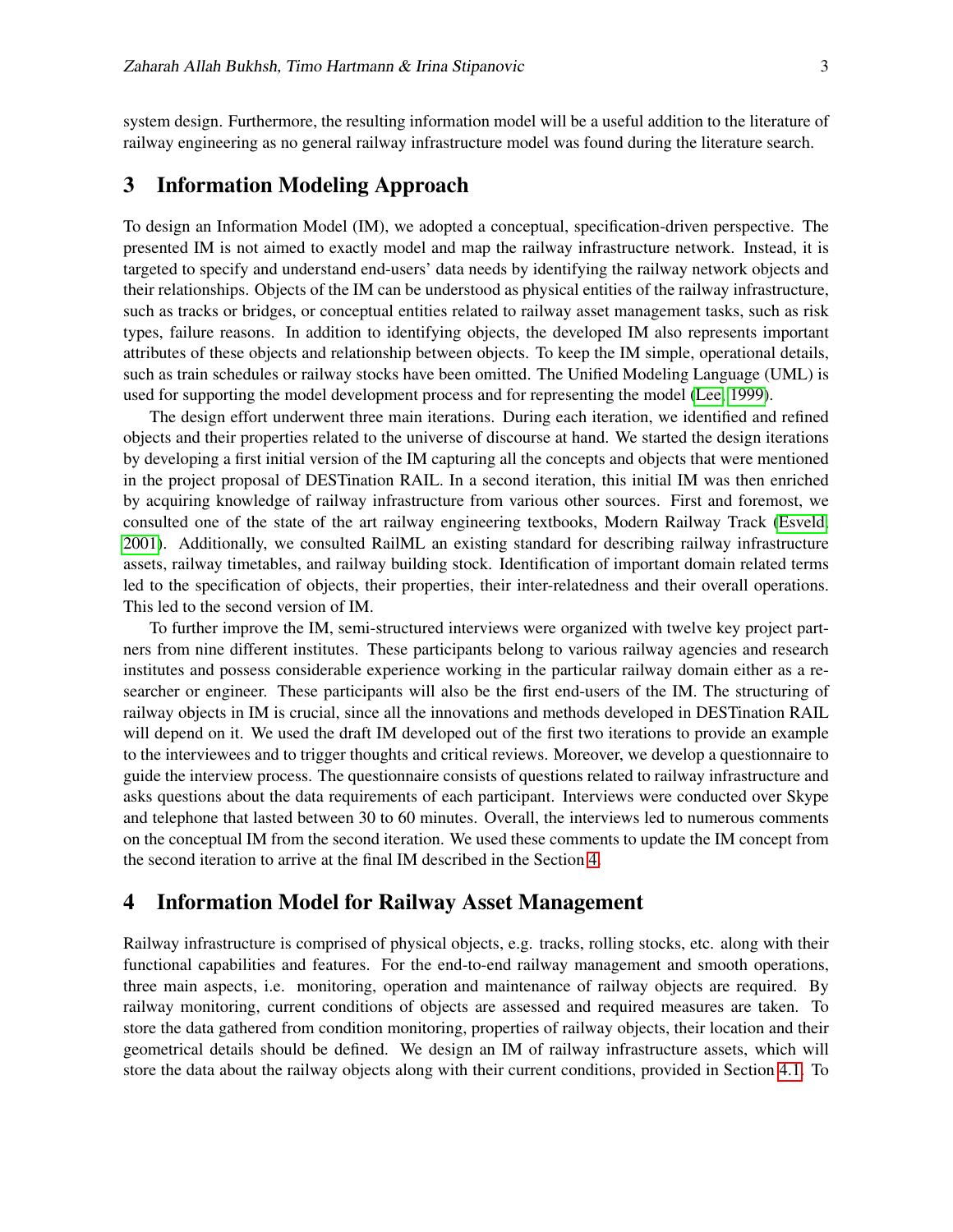assess the conditions and need of maintenance, an IM to support the risk assessment is introduced in Section [4.2.](#page-6-0) Operation of railway is core aspects in the railway network management, which consist of traffic control, timetable management, etc. Considering the defined scope of DESTination RAIL, we have modeled only railway load management aspect to capture the affect of rolling stocks on the network in Section [4.3.](#page-6-1) With respect to maintenance, we designed an IM to support railway maintenance in order to capture maintenance types, schedules, costs and affects on railway operations, presented in Section [4.4.](#page-8-1) Additionally, we model the IM of railway failures in order to keep a record of failure sources in the network, provided in Section [4.5.](#page-8-2)

Figure [1](#page-4-0) shows the objects of the IM representing the main components of rail infrastructure. The *RailInfrastructure* is composed of *Track*, *Platform*, *Signaling* and *ElectrificationSystem*. Among others, *Track* is the most integral component of the rail infrastructure. The objects related to rail infrastructure are mainly associated with the physical objects (i.e. track, platform, etc) of the railway network. For example, any object of infrastructure can be regarded as *Hotspot*, as it is defined as a part/component/place of the network that is vulnerable to fail. To understand the needs of maintenance, one or more types of *RiskAssessmentMethod* can be associated with each component as well. Moreover, to allow the representation of different failure reasons of each object, the IM allows to track possible problems with a class named *FailureSource*. Similarly, IM can store the data about the spots that are undergoing with certain maintenance operations through *SpotMaintenance*. A *RailInfrastructure* component has one or more associated *ConstructionTechniques* that can be used to store different maintenance and replacement methods for each of the components in the network. Be noted that all of these information models are related to each other in terms of exchange of data. For the sake of discussion and to keep the models readable, we have discussed each model separately in the following sections.

<span id="page-4-0"></span>

Figure 1: Information Model of Rail Infrastructure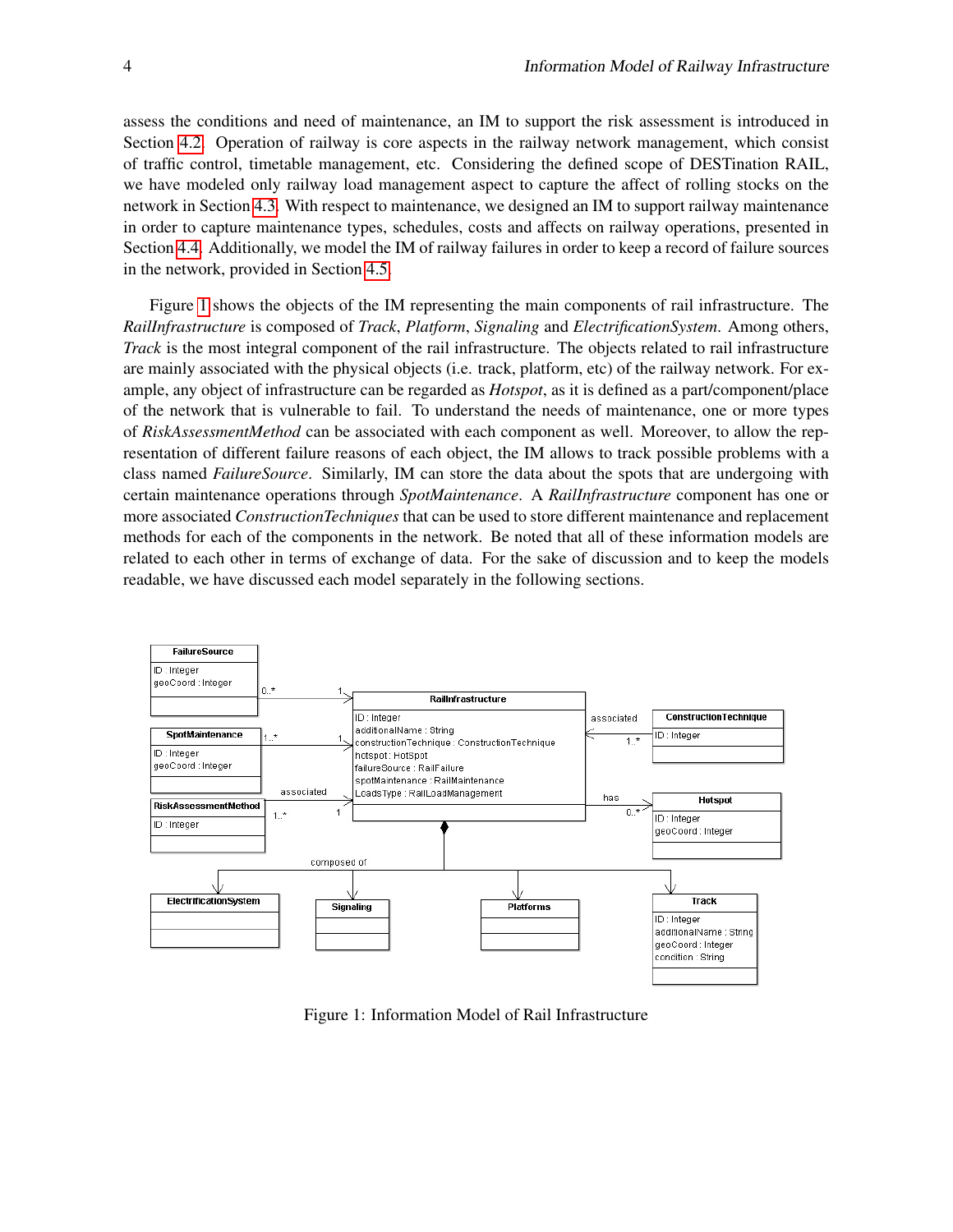#### <span id="page-5-0"></span>4.1 Model of Railway Infrastructure Assets

A track consists of a number of sub-components as illustrated in Figure [2.](#page-5-1) Components of tracks are divided into *superstructure* and *substructure*. *Superstructure* includes all those components that are above the foundation. While, *substructure* provides the details of underlying support components.

Every railway track has a specific *layout*. We have defined *layout* using objects for track *curves* and *gradients*. The *substructure* of the track is composed of cutting, embankment, drainage and subgrade. The IM represent the related properties of all these components. A substructure can have zero or more *cutting* and underlying *embankment*. It is necessary to keep the information regarding the *drainage* system updated because most track failures occur due to malfunctioning of the drainage system. The *subgrade* is further based on *subsoil*. It is important to be able to specify subgrade and subsoil behaviour under various load cases.

The *superstructure* of the track consists of all those components that are built over the substructure. The key component of the superstructure is the *rail* itself. A *rail* object is further decomposed into sleepers, ballast, and fastening system. Definition of objects along with their properties will be helpful to store the data about these physical components. As shown in Figure [2,](#page-5-1) a track can have zero or more *SwitchesAndCrossings*. Each switch or crossing can include additional information regarding its type, crossing point, length and exchange radius. Additional structures can be represented, such as, track tunnel or bridge. Each track element can have zero or more of these structures.

Along with geometrical and location properties, each object has a condition property which will be used to store the current conditions of asset. This condition property will be updated frequently as a result of monitoring.

<span id="page-5-1"></span>

Figure 2: Information Model (Railway Infrastructure Assets)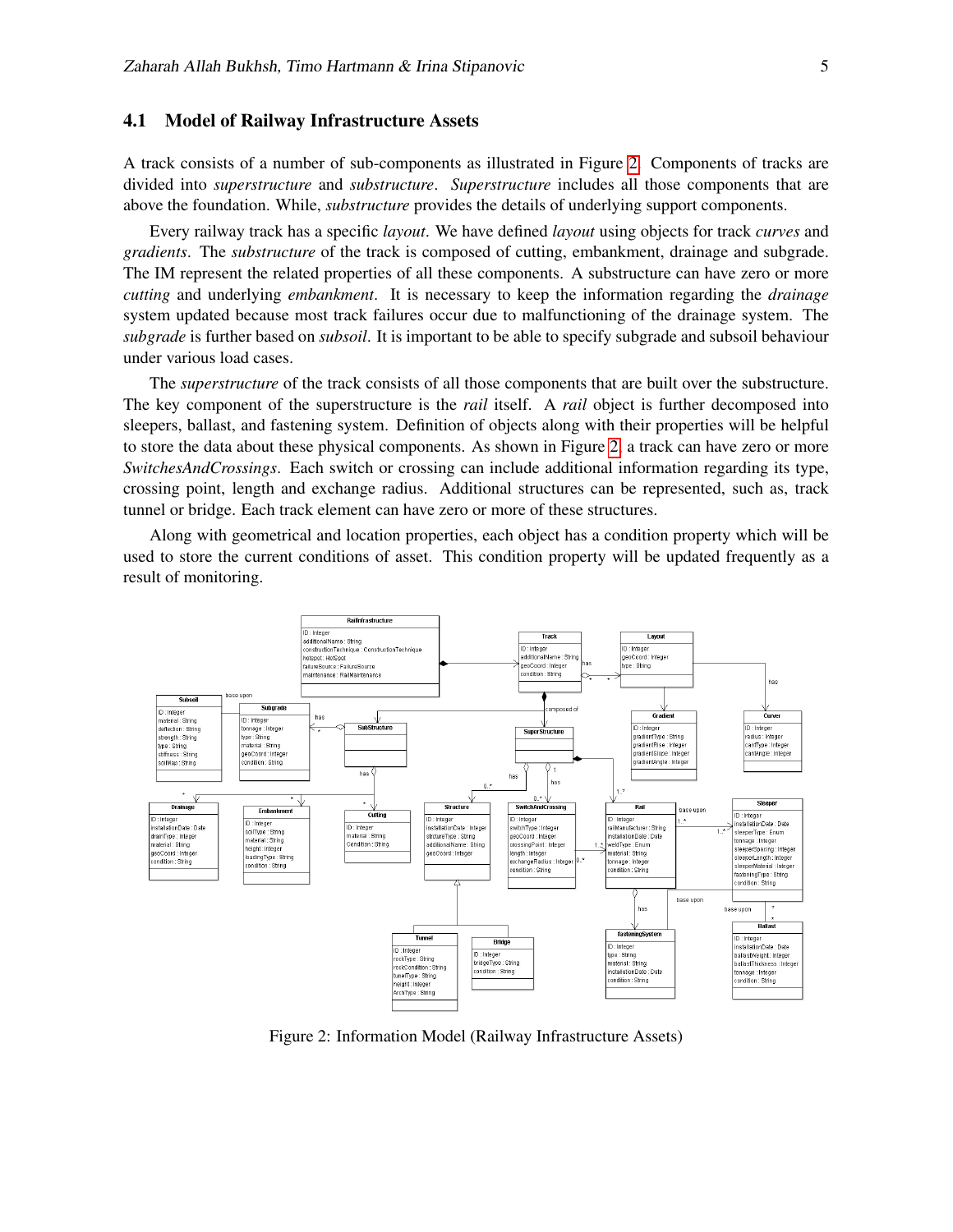#### <span id="page-6-0"></span>4.2 Model of Risk Assessment Method

Figure [3](#page-6-2) shows how the IM can represent the important concepts of the general *Risk Assessment Method* adopted from ISO (2009). The risk assessment method consists of classes of *RiskIdentification*, *Risk-Analysis*, *RiskEvaluation* and *RiskTreatment*, each of which can be modeled in IM. The *RiskIdentification* capture the possible risks, their effects, and their analysis techniques based on a particular *RiskSource*. In the *RiskAnalysis* process, the identified risks are further analysed by considering further information of risk factors, risk likelihood, risk consequences, risk levels, or risk causes, among others. Based on the *RiskAnalysis* methods, a risk evaluation method prioritise the risk and suggest treatment requirements. Finally, *RiskTreatment* captures the treatment assessment, treatment selection and treatment priority for the sake of risk mitigation. For a single risk, it is possible to assign a number of risk treatments. IM presented in Figure [3](#page-6-2) is able to capture the whole process of risk assessment in a form of defined data entities.

The risk assessment method presented here are of generic nature and can be applied to any infrastructure, system, and organization. The development of risk assessment method specific to railway infrastructure is part of our future work.

<span id="page-6-2"></span>

Figure 3: Information Model (Risk Assessment Method)

#### <span id="page-6-1"></span>4.3 Model of Railway Load Management

As discussed earlier, railway load management belongs to the area of railway operations. Data about loads and rolling stock is important to store as it can be used to simulate the behavior of substructures under various loadings. Moreover, information regarding various vehicle types, weight of load, axle load, load speed, load length, caused deflection, force and load type are important properties to be stored. The information model of *RailLoadManagement* is provided in Figure [4.](#page-7-0) Several other properties of load can also be stored in the system, if needed.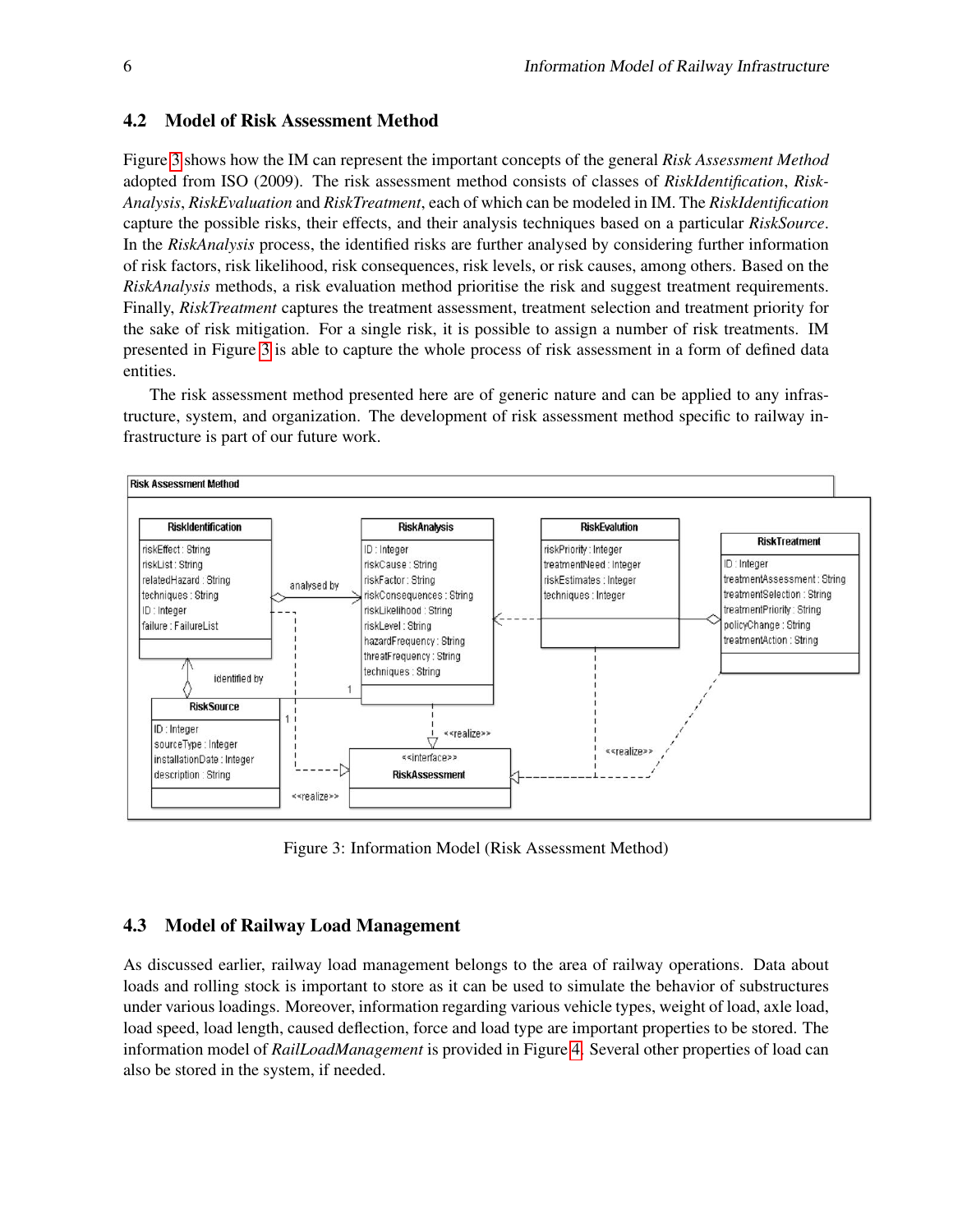<span id="page-7-0"></span>

Figure 4: Information Model (Railway Load)

<span id="page-7-1"></span>

Figure 5: Information Model(Railway Maintenance) Figure 6: Information Model (Railway Failure)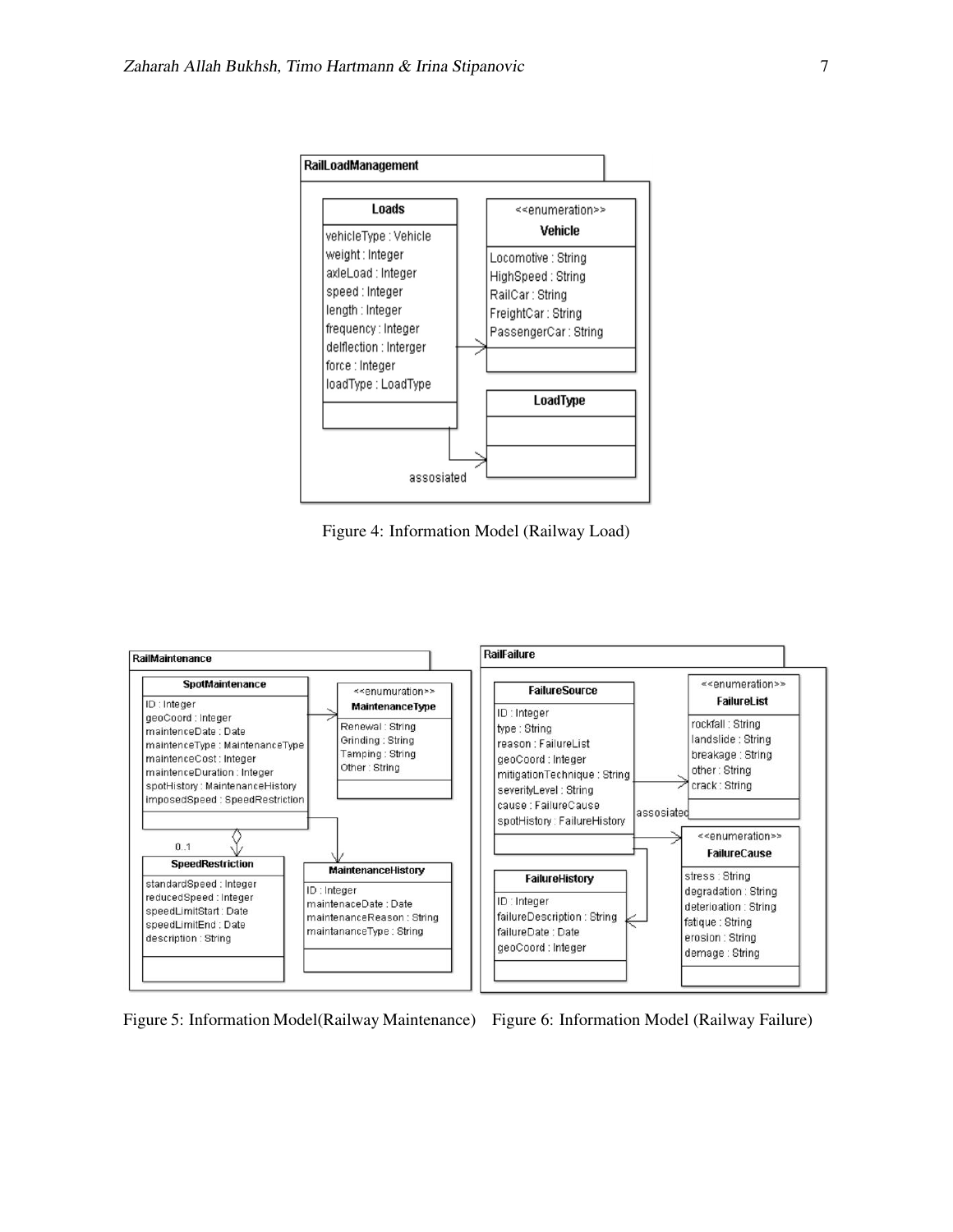#### <span id="page-8-1"></span>4.4 Model of Railway Maintenance

Figure [5](#page-7-1) shows the main object classes for rail maintenance management accounted for in the IM. As a result of rail maintenance work, the rail operation might need to be halted or speed restrictions need to be applied. Regarding the maintenance of particular section/spot, a number of important information can be stored. Most important properties are maintenance type, spot history and imposed speed. The maintenance type can be represented as renewal, grinding, tamping, or others. Additionally, the IM allows to store data about all the maintenance activities that have been conducted at a particular section/spot in the past. As maintenance can affect the train operations, it is useful to keep the data about the imposed speed during the maintenance.

#### <span id="page-8-2"></span>4.5 Model of Railway Failure

Figure [6](#page-7-1) shows the main components and data properties related to railway failure. Failure source is the main object of railway failure, which has been failed. Information about the location of failure, failure reasons, failure severity, failure cause and failure spot history can be represented using the IM. Additionally, information regarding the type of failure and failure cause can be assigned to each railway failure element to for example determine how common certain failures are. Similarly, information regarding the history of failure will be useful to take the useful mitigation approaches to avoid failures in future.

# <span id="page-8-0"></span>5 Discussion

The presented information model not only provides a layout of railway infrastructure, but it provides the data support to monitoring, maintenance and operational domain of railway. Data structured by information model of railway assets represents the geometrical specification and inter-relations of core assets, which is further useful in the process of monitoring. An information model of rail maintenance specifies the planned schedule of maintenance as well as record the maintenance history along with maintenance reasons and maintenance type. Moreover, an information model of railway failure supports the identification of failure sources, types of different failures and possible reasons. The data properties of all the physical and conceptual entities specified by information model provide a strong base of data for stakeholders, such as infrastructure managers, to take informed decisions. The nature of decisions could vary from identification of failure sources, to risk assessment of an object in the network and management of load assessment of rolling stock. The presented information model will be used to provide a digitalized framework of data in a form of information management system to project partners. Moreover, we believe that the presented information model is comprehensive and generic enough to support the development of those railway applications where the data/record about the identified objects is required to be stored.

The key concept in the design of information model is to define the optimum level of granularity. High level of granularity provides in-depth and detailed knowledge of objects and their inter-relationship. However, it could result in an information model which is complex to understand and too difficult to modify. While, with the low level of granularity, the chances of leaving out the important objects is high. We mitigated this problem by taking two steps: first, we represent the rail infrastructure into different domains as shown in previous sections. Within each domain, we focused only on main components. Secondly, during our interview sessions, we asked the interviewees to suggest about the inclusion and exclusion of considered objects as well as any modification in the objects inter-relationship. The main focus of the developed information model is to communicate the system design instead of outlining the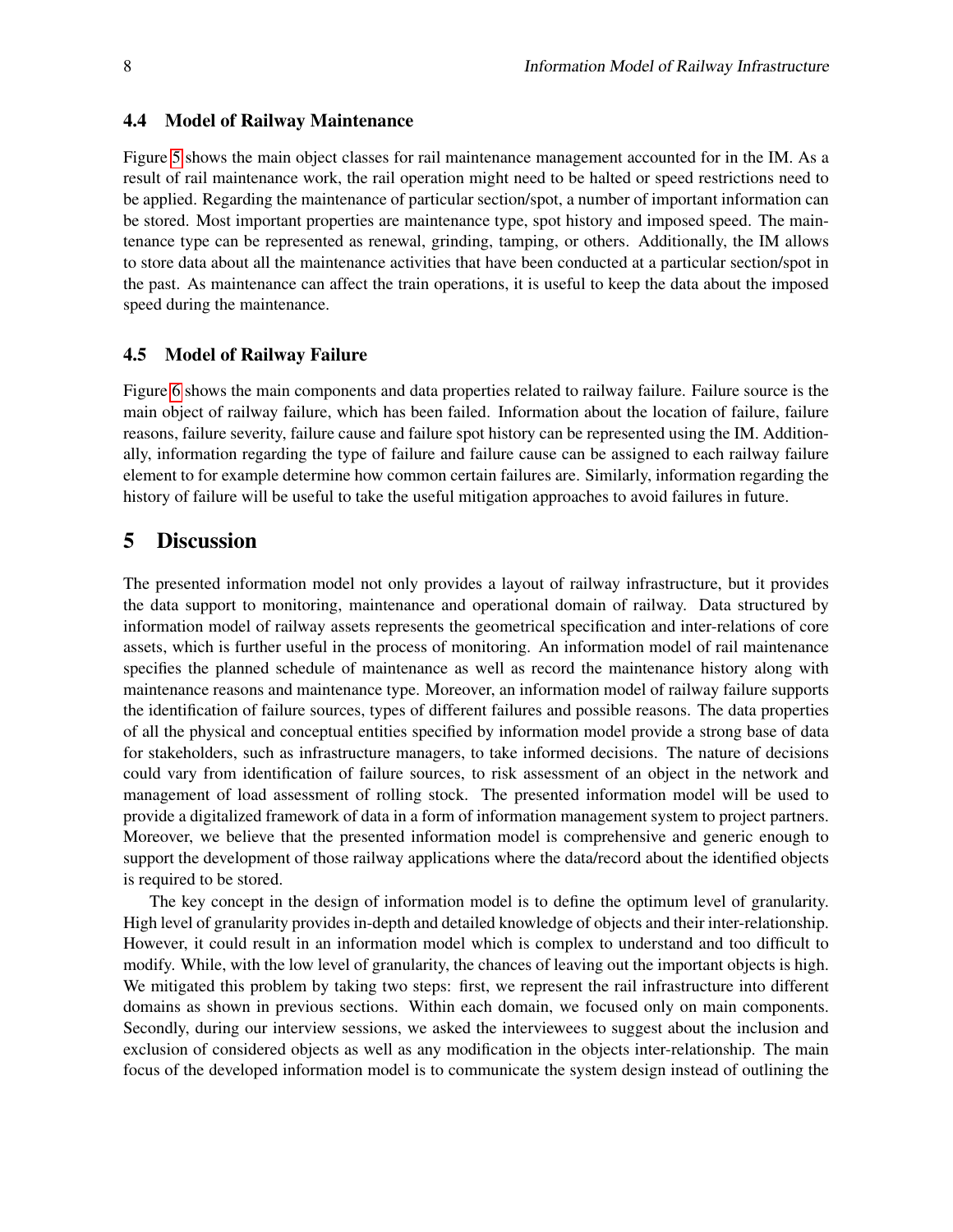implementation details. Thus, we mainly focused at the level of granularity that kept our model easy to communicate and understandable.

As with any information model, many concerns can be raised based on the selection of objects, their considered properties, and their interrelationship among them. Thus, it is important for an information model to act as a dynamically updated model, during design and development phase, instead of a static model which reflect the system design. To support the need of continuous modification, the design and implementation techniques for the system development should be flexible enough. It can be noted in the information models, provided above (for instance see Figure [1\)](#page-4-0), that few class attributes e.g. geo-Cord, condition is repeatedly defined for each class, while the concept of inheritance could have been employed for this purpose. Many standardized data models (e.g. CityGML, IFC ) use the inheritance to achieve the reusability. We avoid the use of inheritance intentionally as even though inheritance improve the reusability of code but it induces the unnecessary coupling in the system design and implementation [\(Burn, 2014\)](#page-10-11). With the compelling need to support the dynamic system design and implementation, a prominent shift has been noticed, in database management techniques, from the static database schema definition (relational databases) to dynamic schema definition (NoSQL databases) [\(Moniruzzaman and](#page-10-12) [Hossain, 2013\)](#page-10-12).

# <span id="page-9-0"></span>6 Conclusion

The information model of railway infrastructure developed in the paper is the part of an on-going effort of DESTination RAIL project, which require the development of network wide information management system to mitigate the challenges of data isolation. We followed an iterative development approach to design information model, where the data item from the project proposal is identified, standard data sharing format (RailML) of railway along with seminal railway engineering literature is considered, finally semi-structured interviews with twelve participants from nine different institutes were conducted. Instead of focusing only on railway assets and railway operations, the information model presented here can store data about the all the important aspects of railway maintenance, railway assets, railway failures, railway loads and railway risk assessment. Finally, the resulted information model provides a strong base of data that can be used by infrastructure managers to take well grounded operations and/or maintenance decisions.

The developed information model has served two main purposes: first, it structures the railway infrastructure based on its data properties, which will be further used for the development of information management system. Secondly, it is used as a communication tool to understand the end-users' perspective with respect to data needs and domain knowledge. We believe, the provided information model is generic enough to be used by other railway application where the data about considered objects is required to be stored.

# References

- Bernardi, S., Flammini, F., Marrone, S., Merseguer, J., Papa, C., and Vittorini, V. (2011). Model-driven availability evaluation of railway control systems. In *Computer Safety, Reliability, and Security*, pages 15–28. Springer.
- <span id="page-9-2"></span>Borrmann, A., Flurl, M., Jubierre, J. R., Mundani, R.-P., and Rank, E. (2014). Synchronous collaborative tunnel design based on consistency-preserving multi-scale models. *Advanced Engineering Informatics*, 28(4):499 – 517.
- <span id="page-9-1"></span>Bosschaart, M., Quaglietta, E., Janssen, B., and Goverde, R. M. (2015). Efficient formalization of railway interlocking data in railml. *Information Systems*, 49:126 – 141.